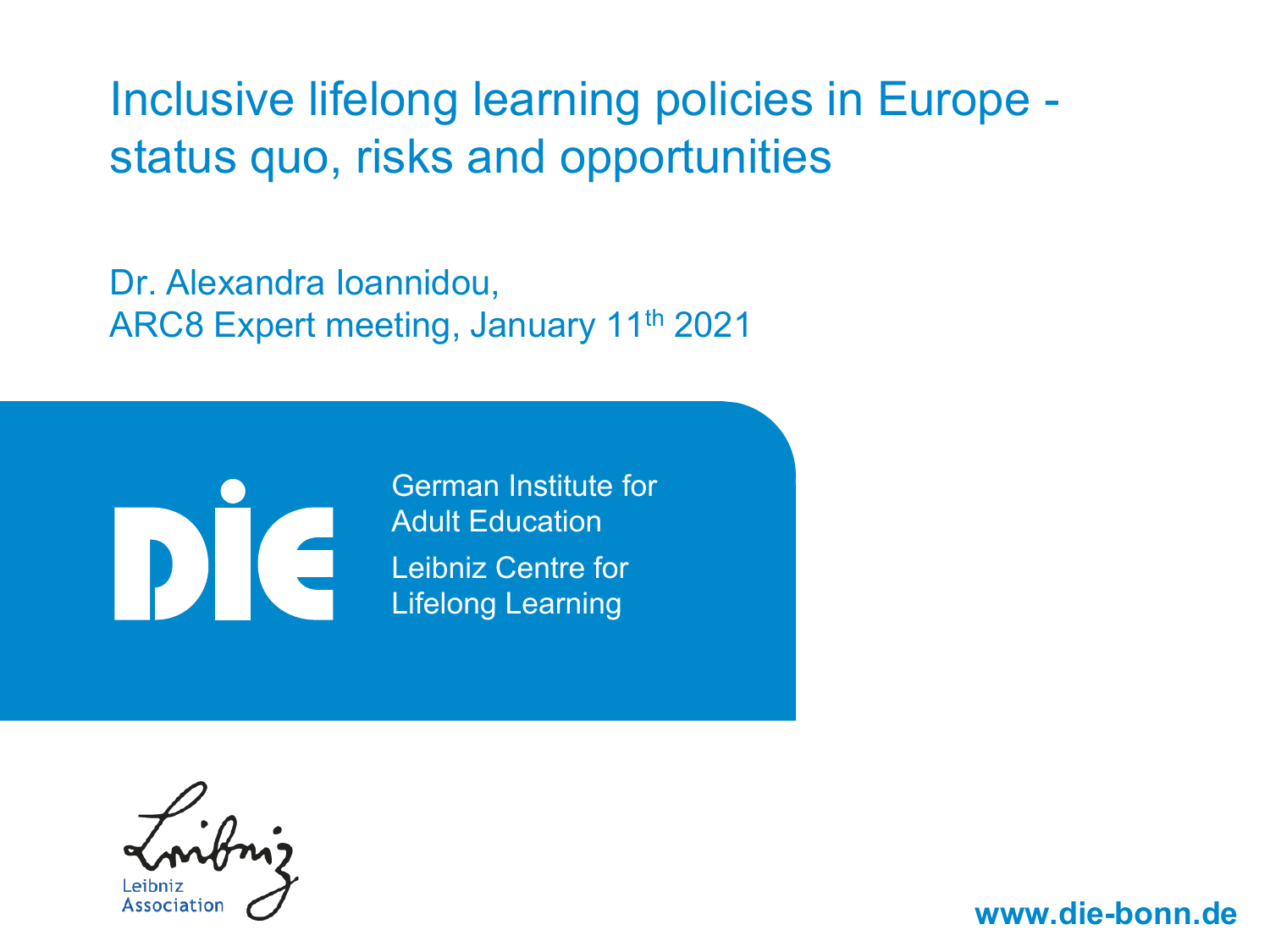

- How inclusive are the national, institutional  $\bullet$ LLL policies and practices currently, what is the **status quo**?
- What potential **risks** do you foresee in the  $\bullet$ coming years that could jeopardize greater inclusion in LLL in the next 10 years?
- What **opportunities**, leverage points do you  $\bullet$ see to promote inclusion in LLL the next 10 years?

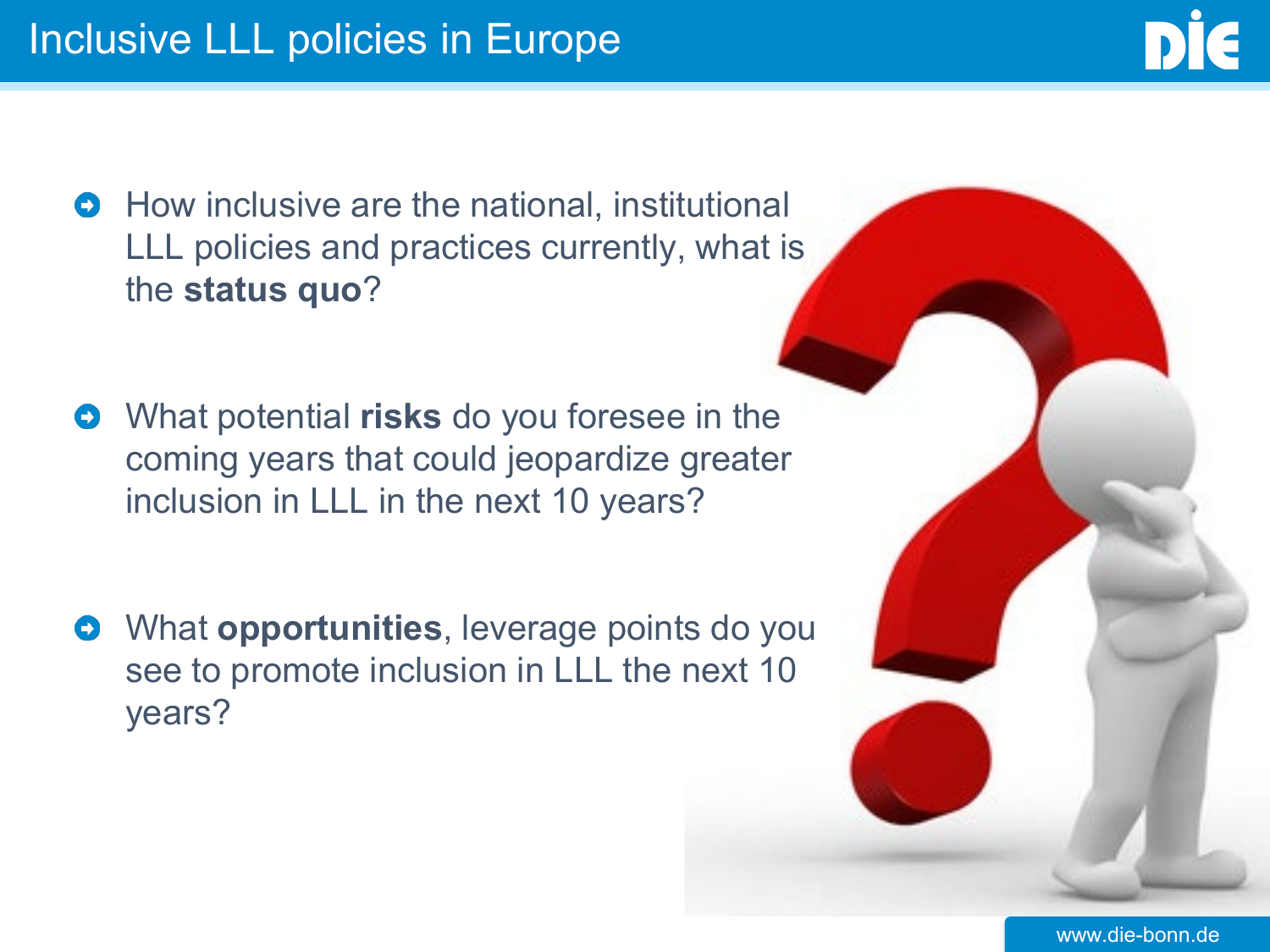- $\bullet$ LLL formula seems to be for the educational sector the equivalent of globalization for the economic sector:
	- it blurs existing boundaries  $\bullet$
	- erodes the responsibility of the state  $\bullet$
	- challenges individuals in their life course  $\bullet$
	- and creates risks and opportunities  $\bullet$

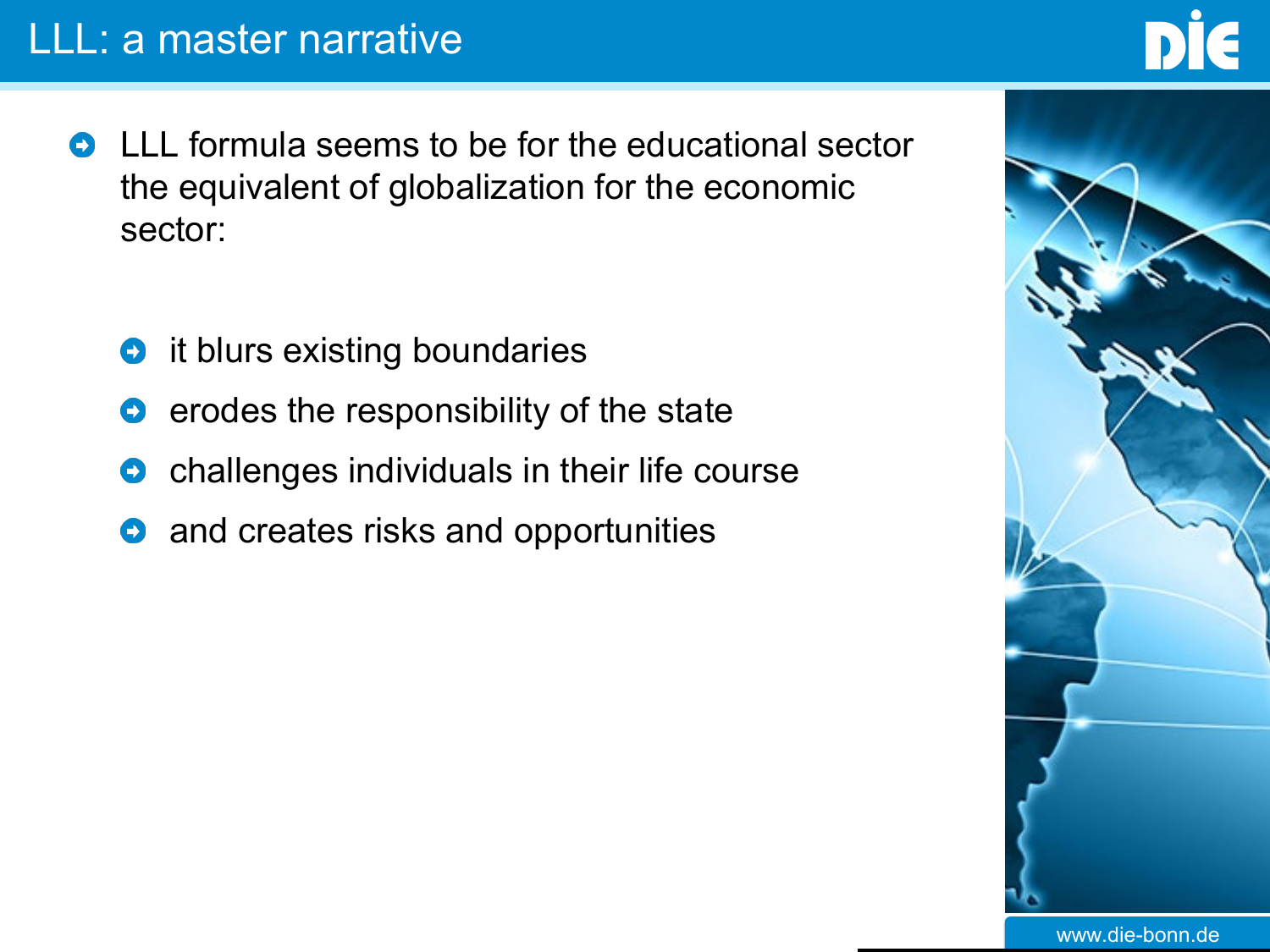- LLL policies and practices vary considerably across countries.
- They are embedded in characteristic regimes of economic and social institutions (education and training systems, labour market institutions, production systems, and welfare state arrangements).
- **O** The influence of inter-, supra- or transnational actors (EU, OECD, UNESCO) in this field is remarkable. Even though education policies are under the jurisdiction of individual countries, significant drivers for policy reforms evolve at the European and international level.
- **O** Country-specific institutional arrangements have a decisive effect on how inclusive a country´s LLL policies and practices are and can yield strikingly different outcomes both in terms of provision, access and participation in LLL, and also in terms of political reforms.

[For Europe see European Parliament | Lifelong learning \(europa.eu\)](https://www.europarl.europa.eu/thinktank/infographics/lifelonglearning/index.html)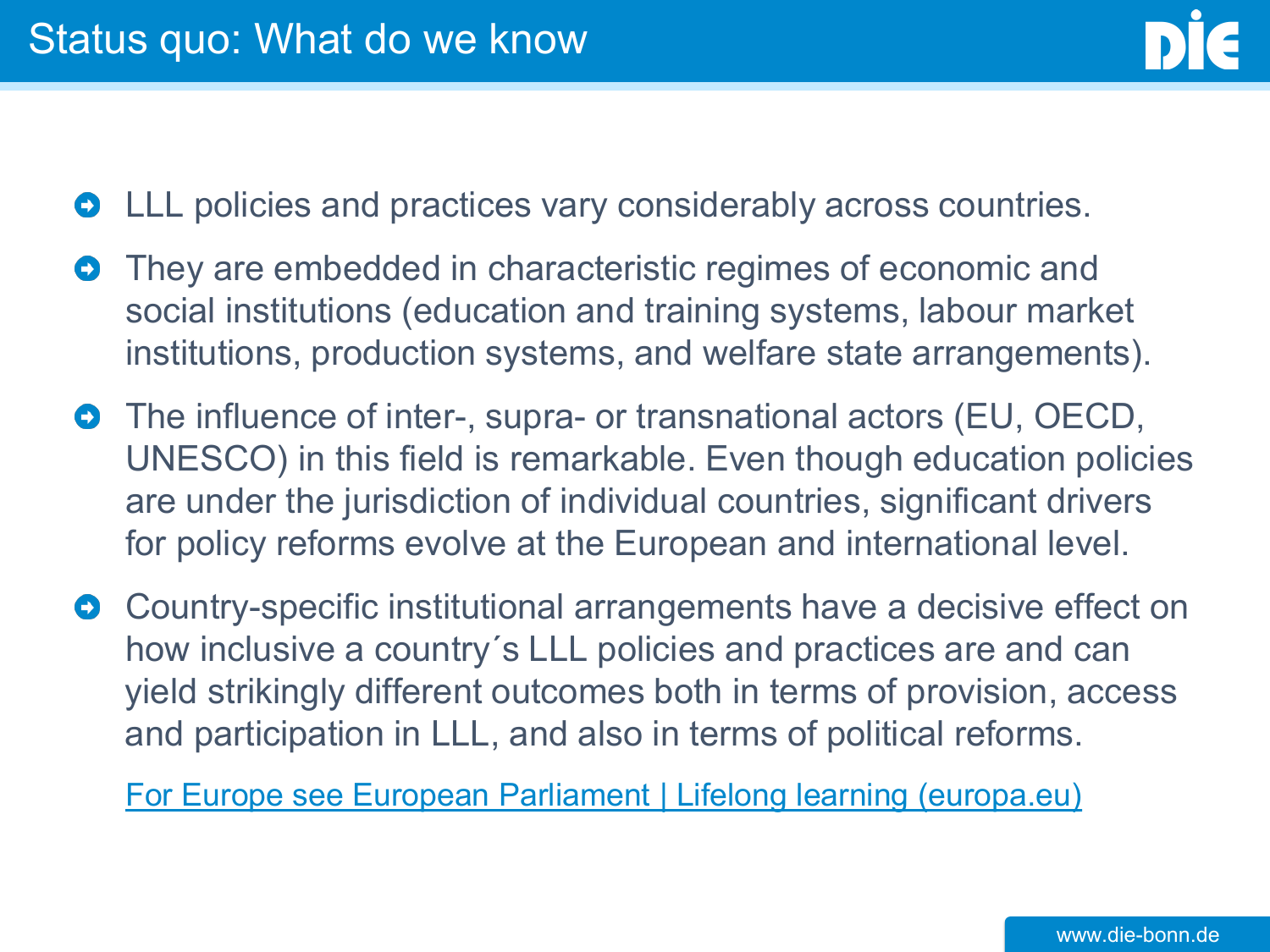How can we identify how inclusive LLL policies and practices are?

Is LLL provision accessible (and affordable) to a growing number of people?\* **1 2**

Have policies been implemented to widen participation and social inclusion and reduce inequalities in, and barriers to, access in LLL?

Define criteria and develop indicators by asking questions like…

Focus on Q1:

\*A good indicator is to *measure participation in LLL* and find out who participates and who doesn´t and why. Available data by international and national surveys: PIAAC; EU-Adult Education Survey; National Adult Education Surveys

Do LLL policies enable personal progression over the life span?

www.die-bonn.de

**3**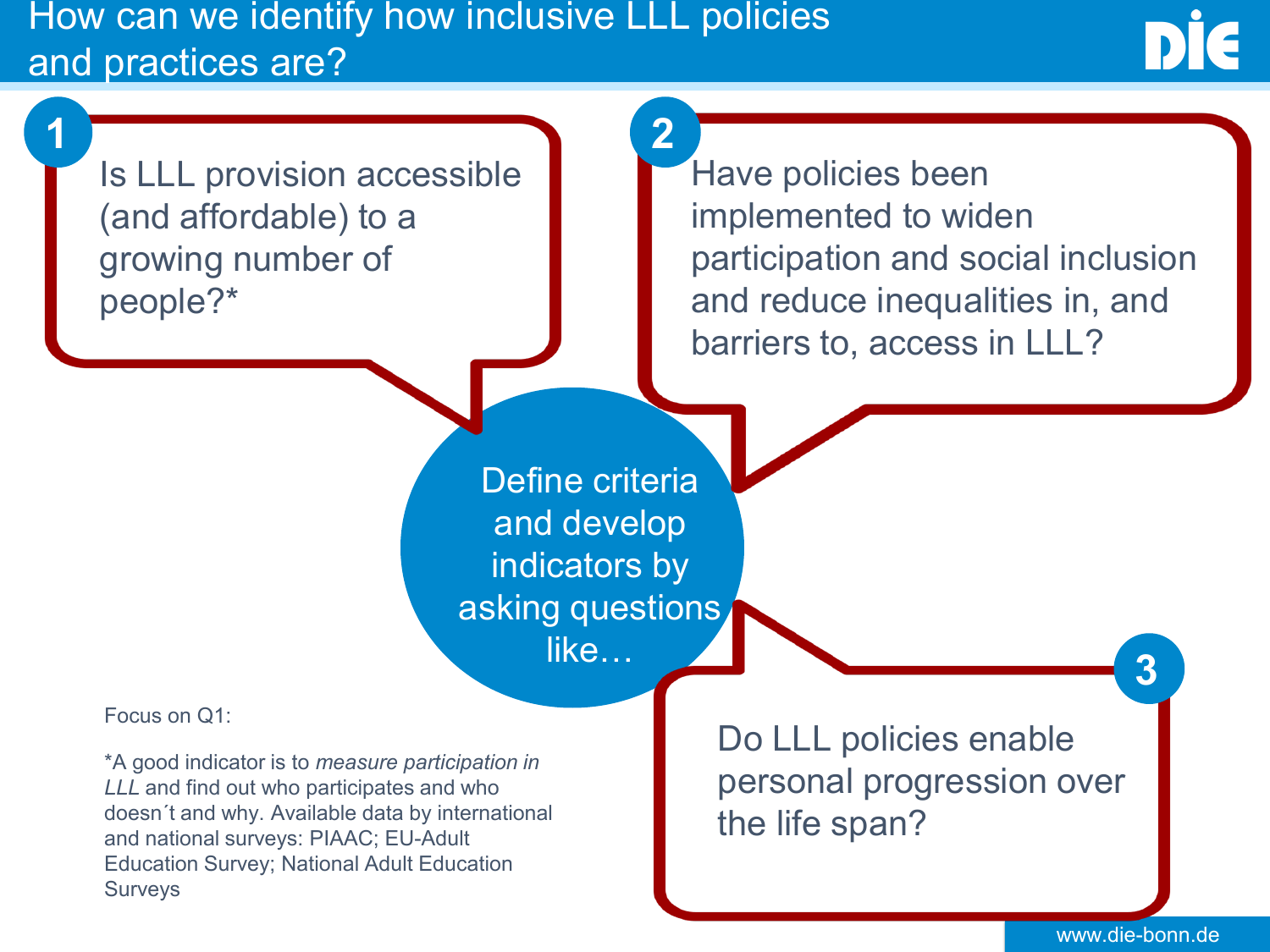

Typical clusters of participation patterns in relation to country-specific institutional arrangements, e.g. education and training system, labour market institutions & welfare state regimes (Rubenson & Desjadins 2009; Boeren et al. 2010)

Even if participation rates vary widely across countries, a common feature is that it remains unequally distributed. (Blossfeld et al. 2020; Lee 2018)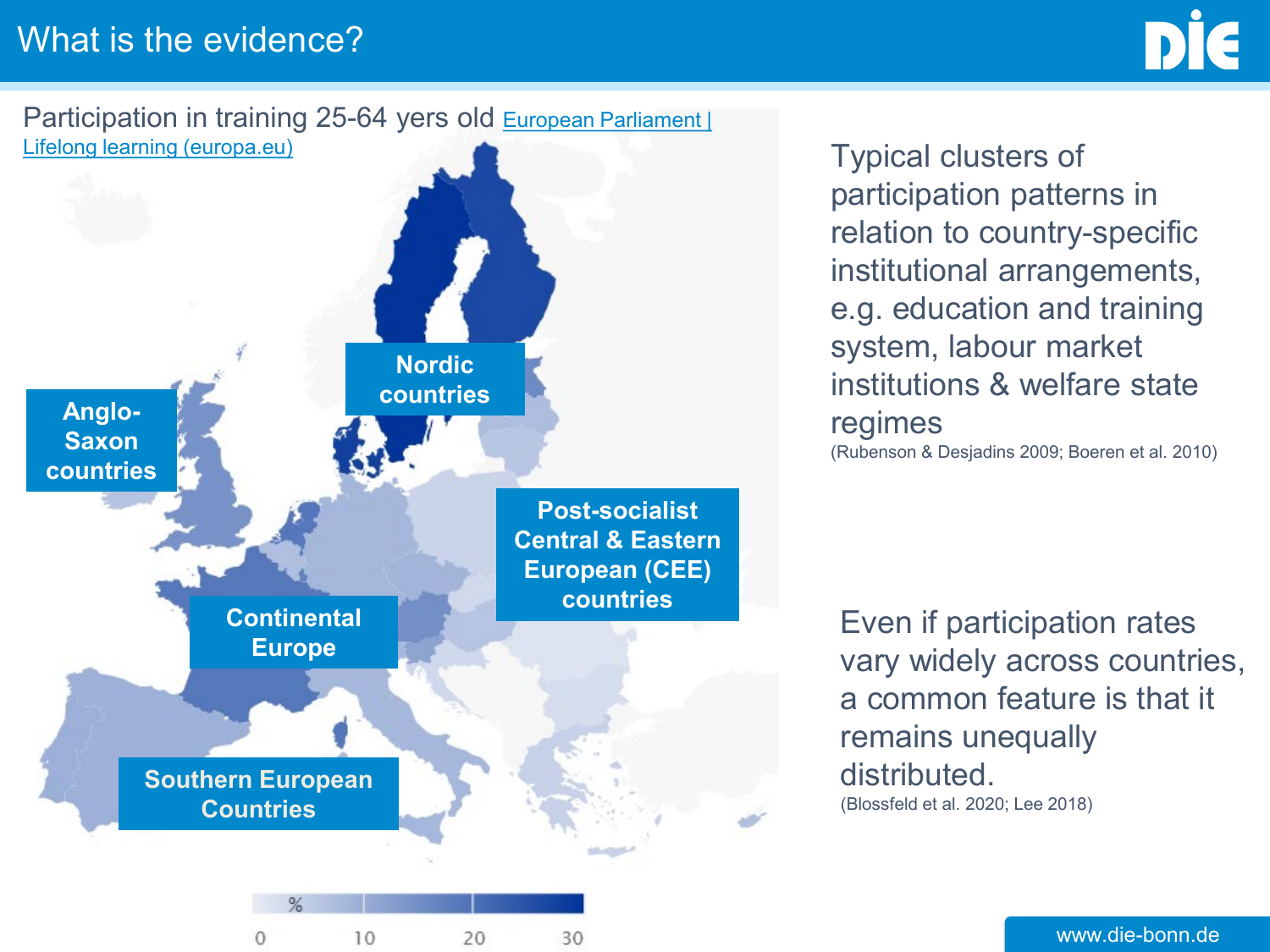

- Research has established that initial educational inequalities  $\bullet$ perpetuate over the life span. This effect is often referred to as the *cumulative advantage/disadvantage hypothesis* (O'Rand & Henretta, 1999) or as the *Matthew effect*.
- Initial education attainment has the highest predictive power  $\bullet$ followed by employment status. The highly educated are more likely to participate in LLL. Participation is especially low amongst those most in need: the low educated and low-skilled, the unemployed, non-standard (temporary and/or part-time) workers, those whose jobs are at high risk of automation.
- For example, workers in fully automatable jobs were found to be  $\bullet$ four times less likely to have participated in job-related training over the 12 months prior to the survey than workers in nonautomatable jobs. (Nedelkoska & Quintini, 2018)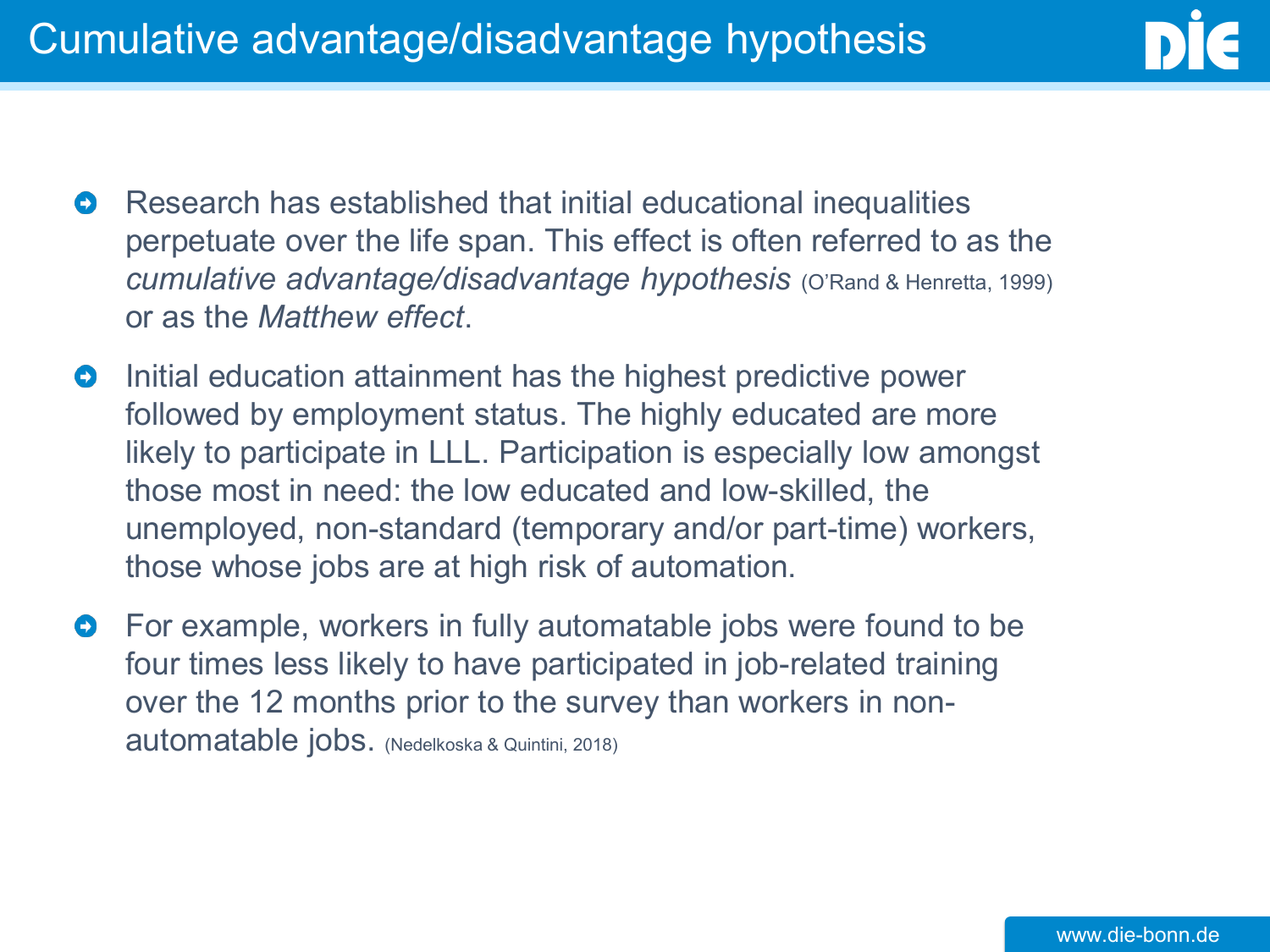- Scholarship focuses either  $\bullet$ (a) on individual determinants or (b) on system-level characteristics or (c) on the interaction between different levels (micro-, mesoand macro-level) that shape participation in adult learning (Boeren, Nicaise, & Baert, 2010)
- **Participation in AET is the result of the interplay between** individual agency and structural conditions; individual educational choices are constrained by institutions (Rubenson and Desjardins, 2009)
- Barriers to participation can be  $\bullet$ situational, dispositional and institutional (Cross, 1981). Specific policies can help to overcome situational (related to a person's life situation at a given point in the family and working life cycle) and institutional (practices and procedures that discourage or prevent participation) barriers and enhance inclusiveness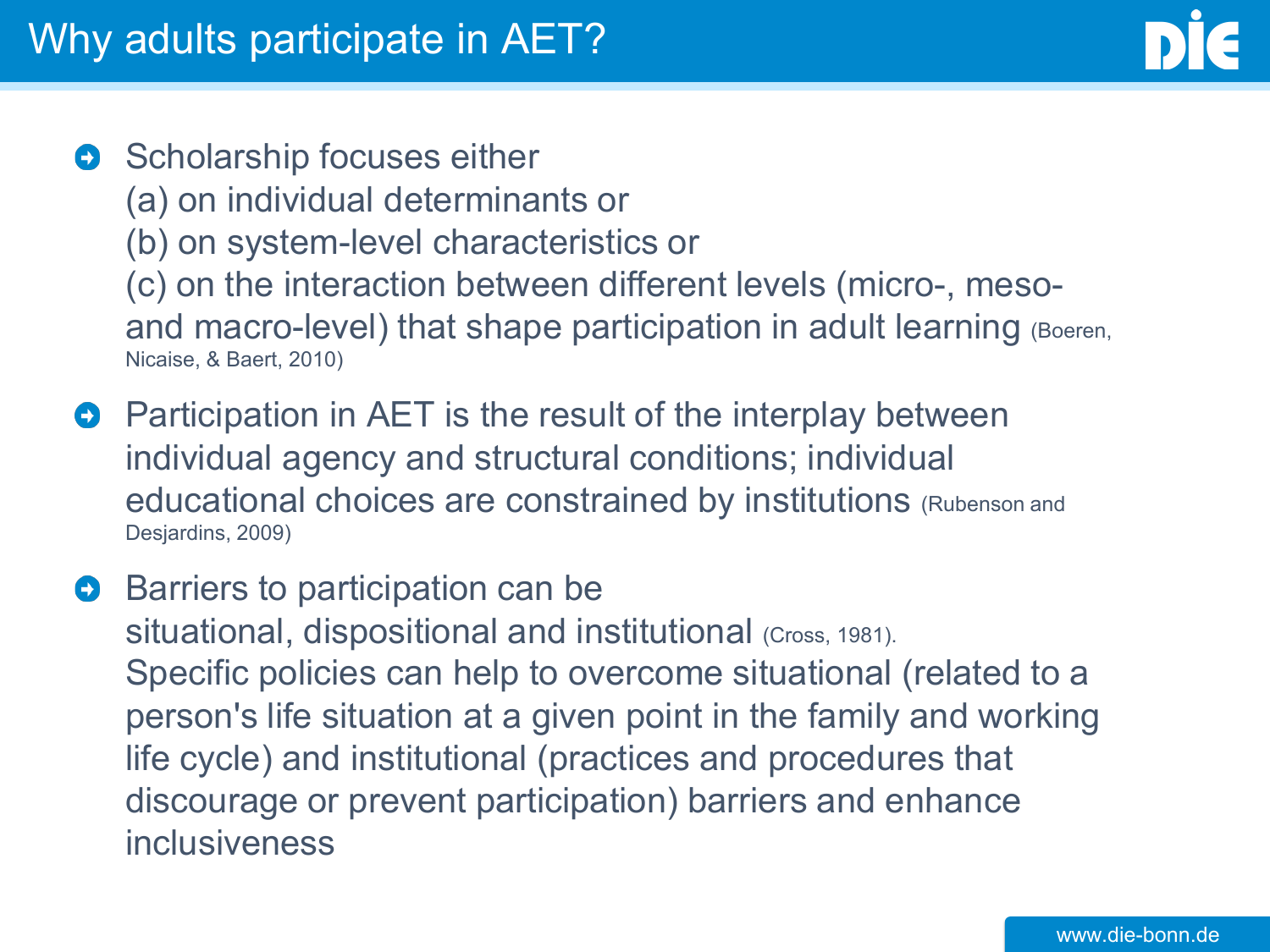



- Inequality in access to LLL opportunities: low-skilled and low- $\bullet$ qualified people tend to be deadlocked in a vicious circle of limited resources (due to social origins), bad jobs, and insufficient training and learning opportunities in these jobs.
- **•** The skill orientation of the economy (high vs low skills equilibrium economies) can also perpetuate educational inequalities. Several studies demonstrate a strong link between the skill orientation of the economy and the extent and distribution of adult learning opportunities (Desjardins, 2017)
- **O** Gradual withdrawal of state support (regulatory efforts and budget allocation to ALE) even in countries with strong tradition of publicly funded ALE due to austerity policies and economic stagnation (also due to Covid-19)
- Strong focus on skills and employability and the dominance of  $\bullet$ economic rationality can side-line other functions of LLL (aiming to promote democratic citizenship, emancipation, active ageing etc.) and inclusiveness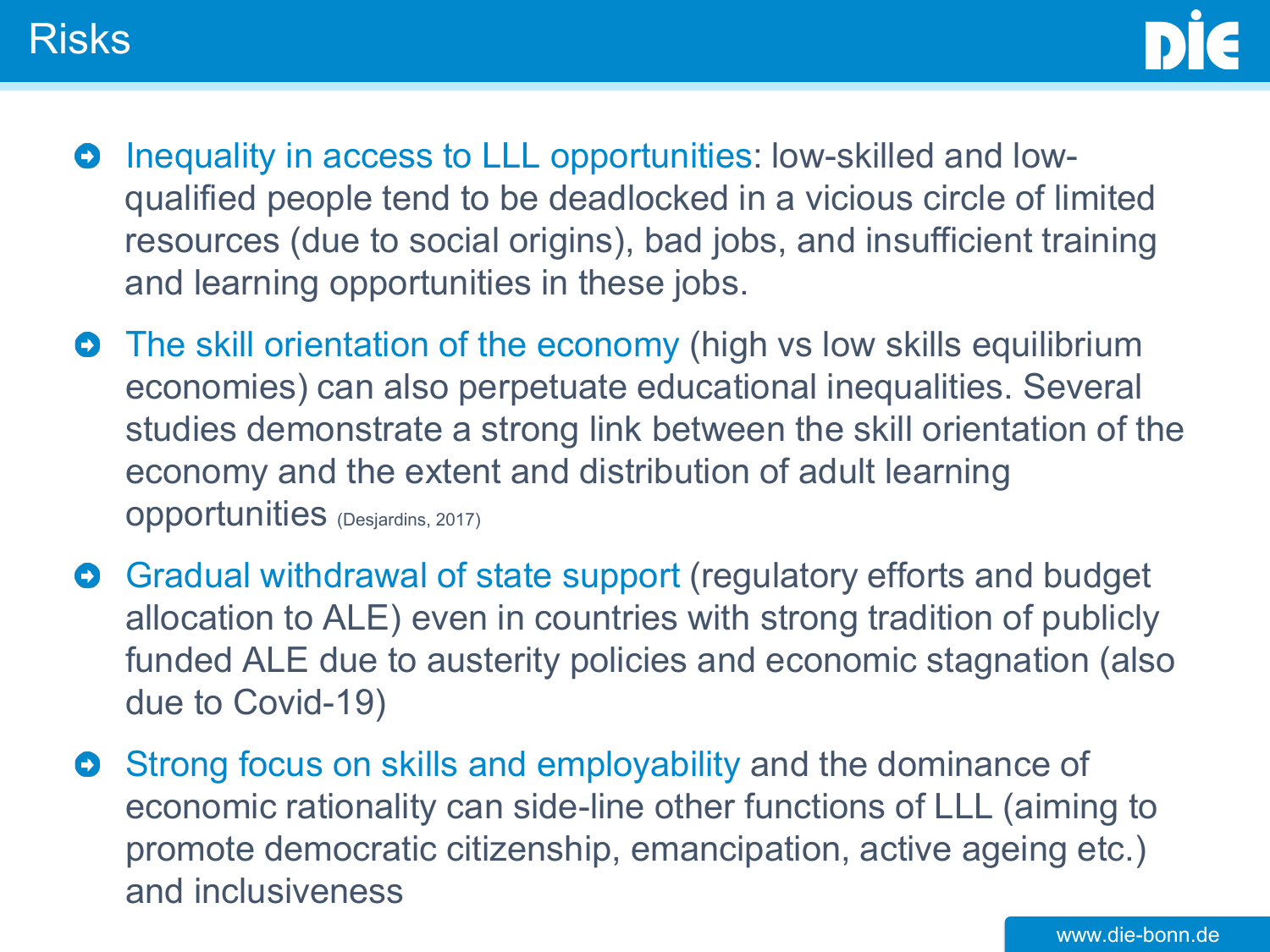

- $\bullet$ Evidence-based policy reform:
	- $\bullet$ Evidence on both monetary and non-monetary (in terms of well-being, active ageing and civic engagement) outcomes of participation in LLL (Bynner et al. 2003; Schrader et al. 2020)
	- Evidence on specific institutional features that support inclusive LLL systems  $\bullet$ (financial and non-financial incentives, active labour market measures, open and flexible education and training systems, skills recognition system, programmes targeting the most vulnerable groups, childcare and family assistance) (Desjardins 2017; Desjardins and Ioannidou 2020)
- $\bullet$ HEI implement LLL strategies and open to nontraditional students (Social inclusion policies in higher education **[https://publications.jrc.ec.europa.eu/repository/bitstream/JRC117257/jrc\\_117257\\_social\\_inclusion\\_policie](https://publications.jrc.ec.europa.eu/repository/bitstream/JRC117257/jrc_117257_social_inclusion_policies_in_higher_education_evidence_from_the_eu.pdf) s\_in\_higher\_education\_evidence\_from\_the\_eu.pdf**; European Universities<sup>'</sup> Charter on Lifelong Learning [https://eua.eu/downloads/publications/european%20universities%20charter%20on%20lifelong%20learning%2020](https://eua.eu/downloads/publications/european%20universities%20charter%20on%20lifelong%20learning%202008.pdf) 08.pdf
- Digitalisation as a double-edged sword  $\bullet$
- Peer learning through international cooperation and knowledge transfer  $\bullet$
- Interconnectedness of LLL policies to other policy areas  $\bullet$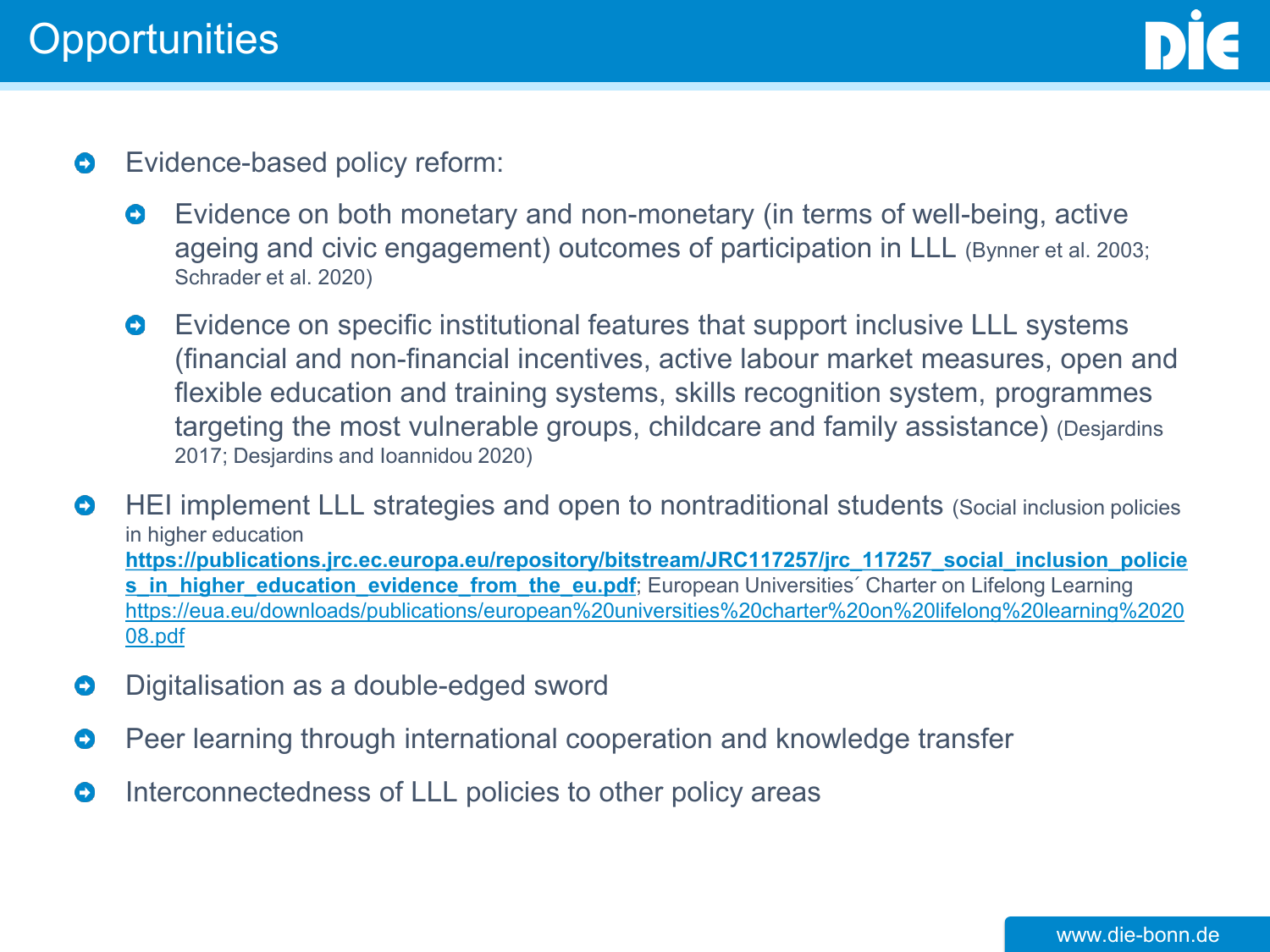| LLL as an instrument for<br>aquiring knowledge,<br>skills and competences               | <b>Educational</b><br><b>Policies</b>   |       |
|-----------------------------------------------------------------------------------------|-----------------------------------------|-------|
| LLL as an instrument for<br>guaranteeing skills and<br>employablity                     | <b>Labour Market</b><br><b>Policies</b> | FOR A |
| LLL as an instrument for<br>pursuing innovation, competitiveness<br>and economic growth | <b>Economic</b><br><b>Policies</b>      |       |
| LLL as an instrument for<br>maintaing social cohesion<br>and social security            | <b>Welfare State</b><br><b>Policies</b> |       |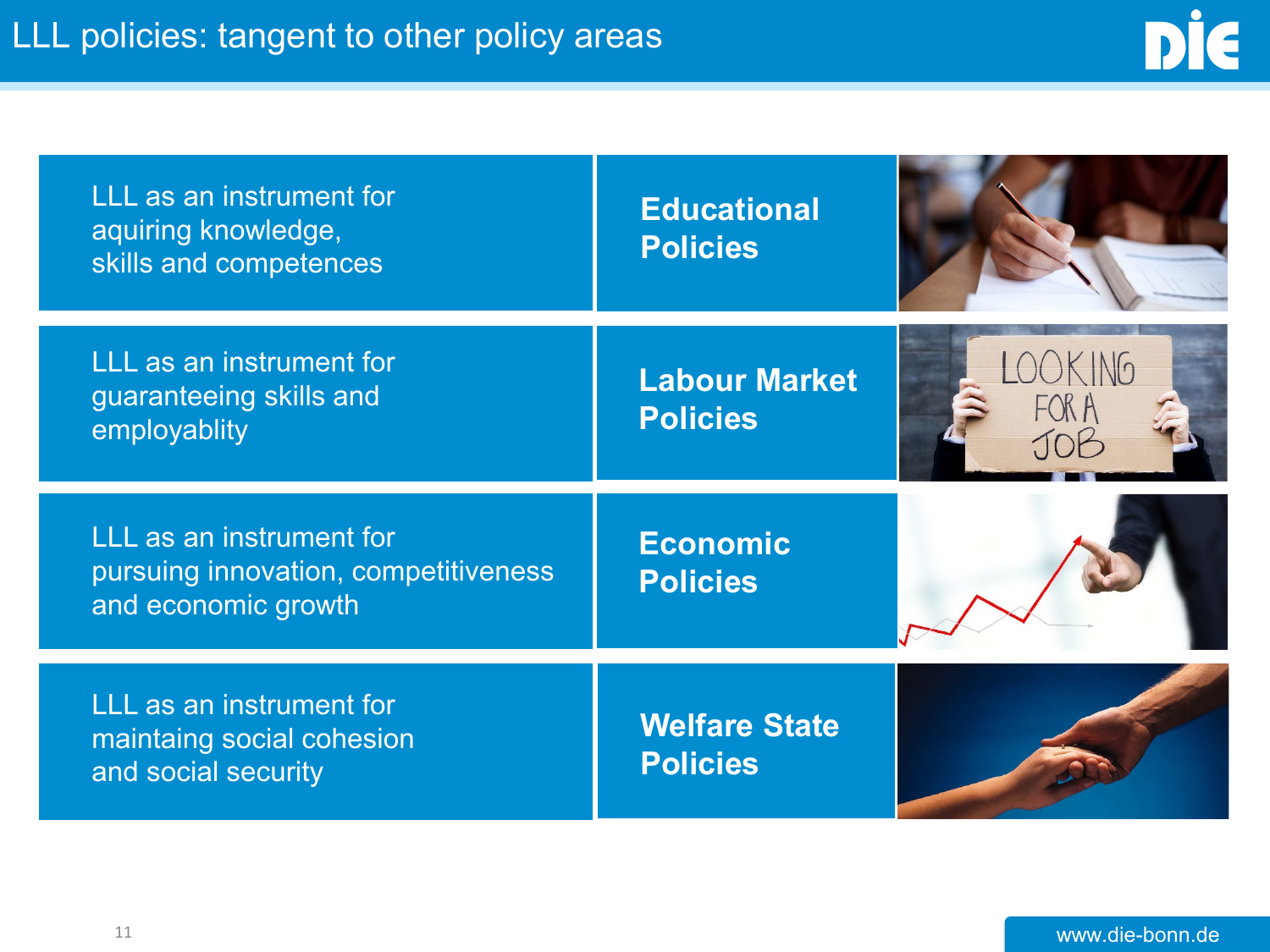# **Time for your questions…**

funded by

Ministry of Culture and Science of the German State of North Rhine-Westphalia



Federal Ministry<br>of Education and Research

銇

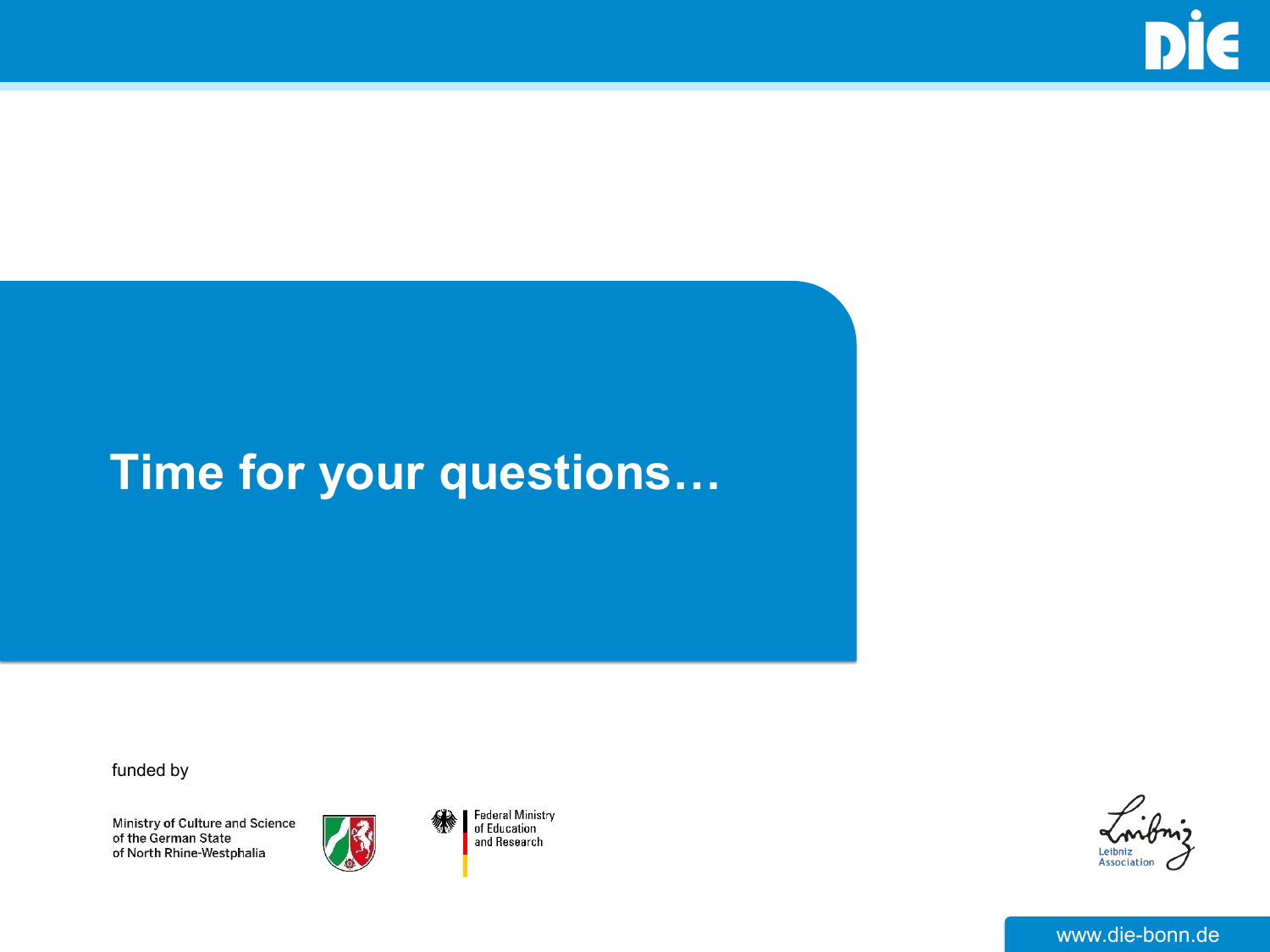

### Some countries have more open and flexible formal  $\bullet$ education structures than others



#### Desjardins & Ioannidou 2020

*Note:* Non-traditional students are defined as adults who completed: ISCED 2 or lower at age 19 or older; ISCED 3 or 4 at age 21 or older; ISCED 5b or 5A (BA) at 26 or older; and, ISCED 5a (MA or PhD) at age 30 or older.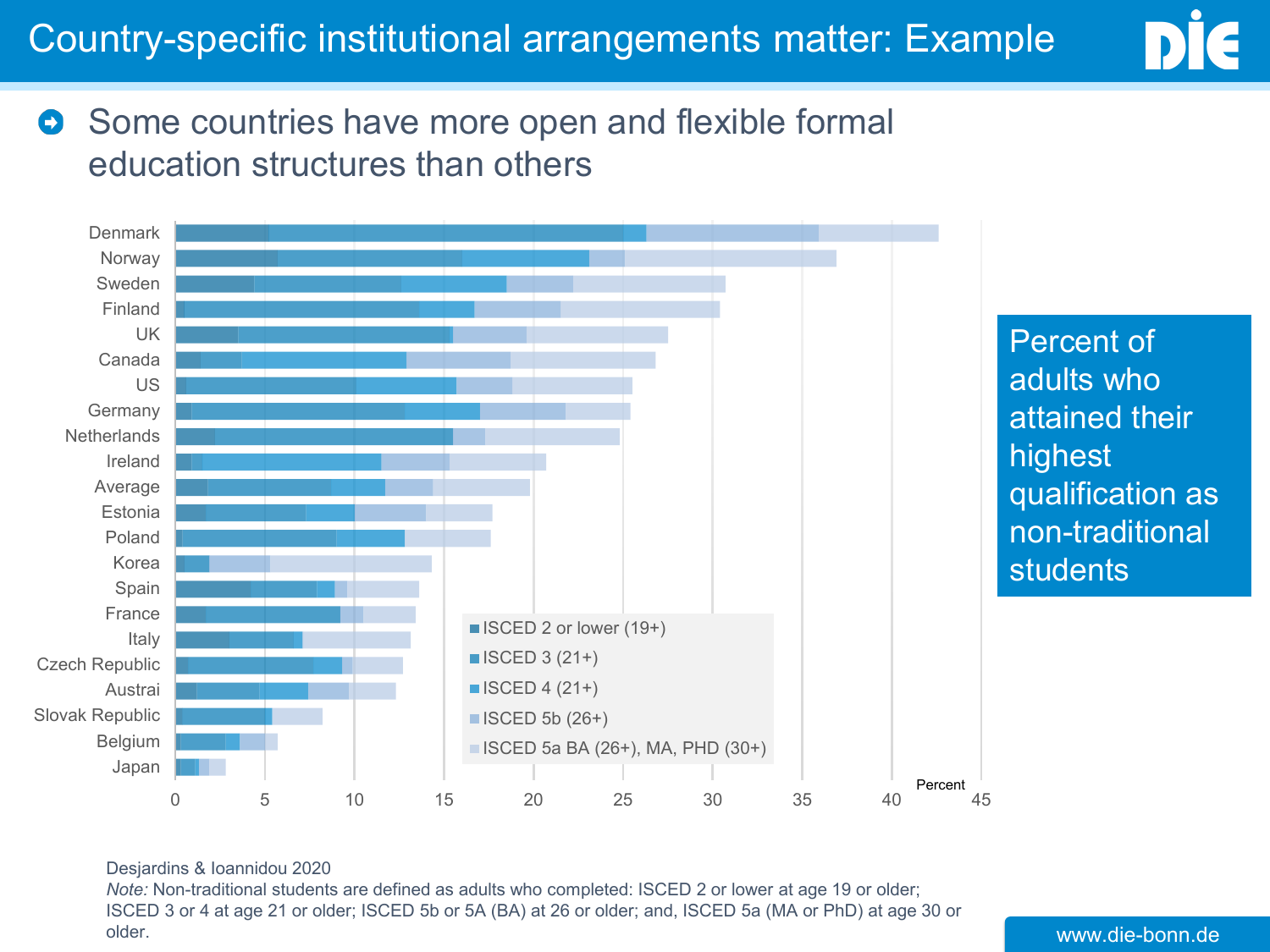## Country-specific institutional arrangements matter: Example



Participation in job-related AET tends to fall as the risk of job automation increases across all welfare regimes. Low skilled workers, who are facing a higher risk of automatable tasks on their jobs, are less likely to participate in AET. Nevertheless, the type of the welfare regime seems to play a role (Ioannidou & Parma forthcoming).